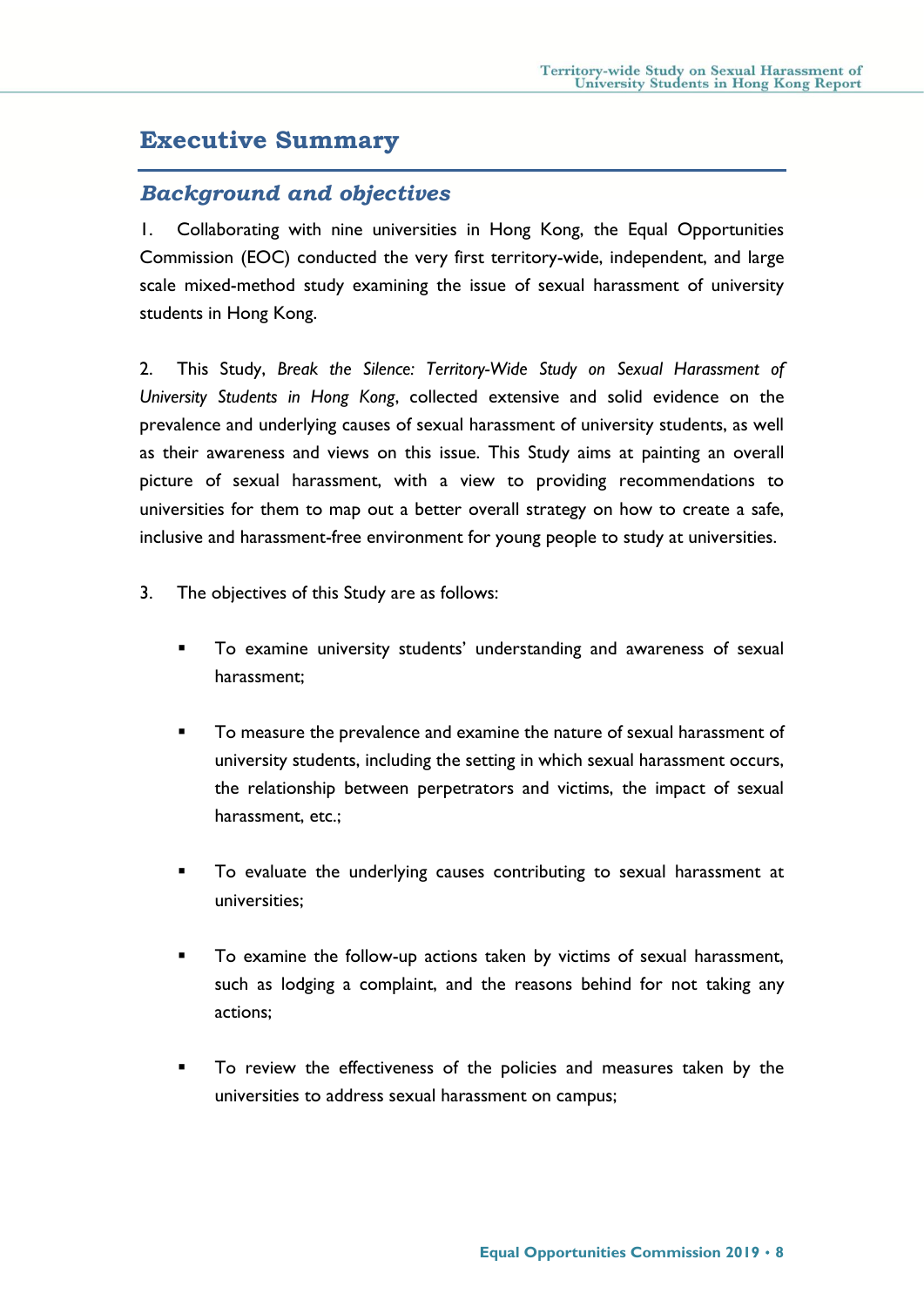**Equal Opportunities Commission 2019** 

 To provide recommendations for universities, the Government, and other stakeholders regarding how to properly address the issues of sexual harassment at universities.

## *Research Methodology*

4. This Study adopts a mixed-method research design including three major data collection methods:

- i. An anonymous self-administered online questionnaire was sent by universities to all full-time undergraduate and postgraduate students of the nine participating universities via email;
- ii. In-depth interviews were conducted with 28 students who indicated they have been sexually harassed before;
- iii. A focus group discussion was conducted with representatives of universities who have been handling sexual harassment complaints and/or promoting the prevention of sexual harassment at universities.

5. A total of 14,442 self-administrated questionnaires were returned through the online survey webpage and received by the EOC research team between 22 March and 30 April 2018, representing an overall response rate of 14.3% out of the 101,016 full-time undergraduate and postgraduate students of the nine participating universities. At a 95% level of confidence, the results of this Study have a standard error of +/-0.8%. In order to ensure representativeness of the findings, weighting of data was conducted based on the male/female distribution of the nine participating universities' student population.

6. In addition, the 14,442 respondents of the online questionnaire were invited to participate in semi-structured in-depth interviews of this Study. A total of 28 in-depth interviews were successfully conducted between 10 May and 26 June 2018 at the office of the EOC. All selected interviewees have indicated that they have encountered sexual harassment personally. They were selected in a way to ensure that the views and experiences of students of different backgrounds (i.e. gender, level of study, university, etc.) were included.

7. Also, a focus group discussion was conducted on 5 June 2018 with 13 representatives of participating universities, including staff from student affairs office,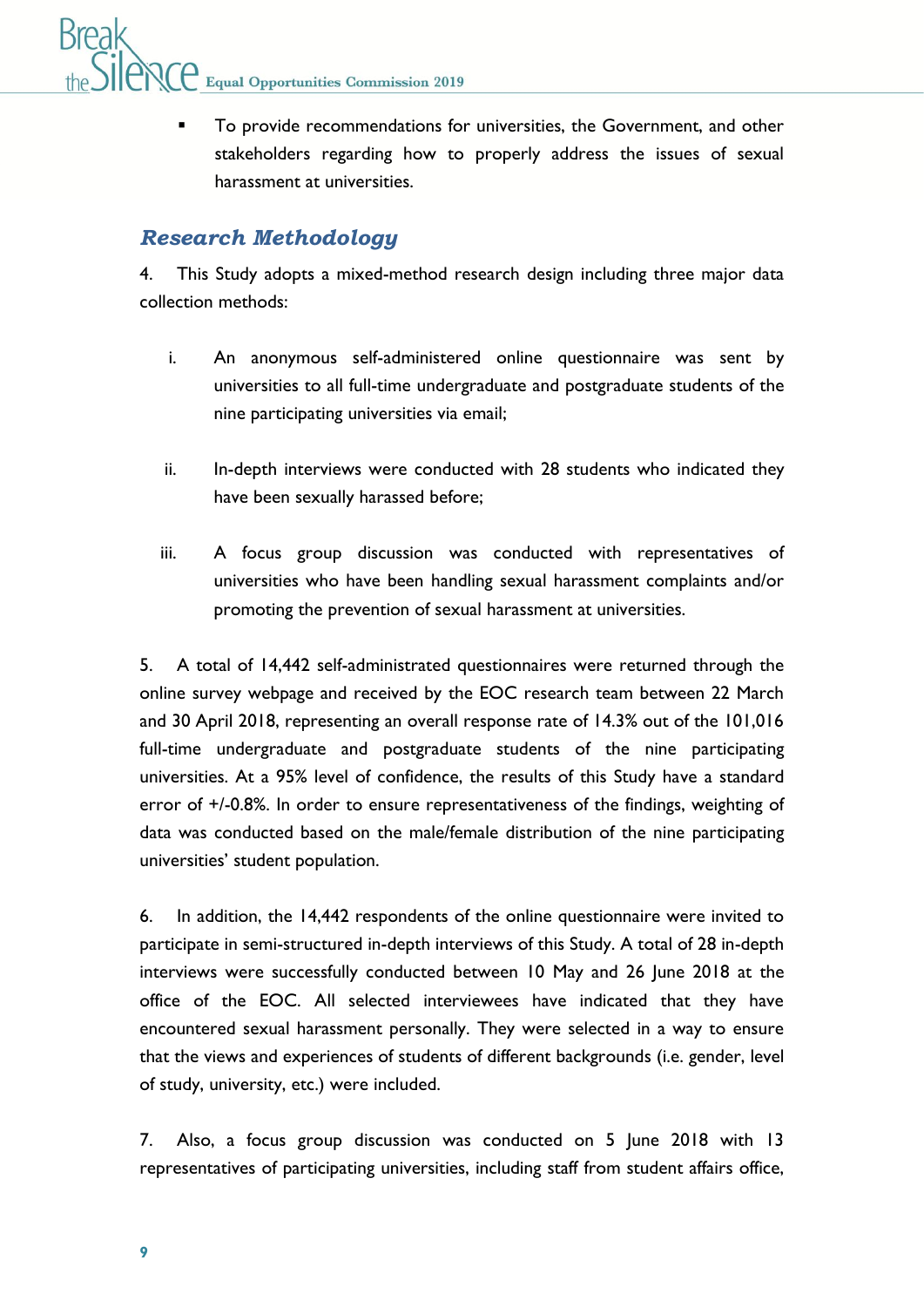equal opportunities office/committee, and human resources department. The representative of one participating university was not available for the discussion and provided the views via a phone interview instead.

# *Key findings*

#### **Awareness of sexual harassment**

8. The concept of sexual harassment was interpreted vastly differently among students. Conducts that were considered as sexual harassment by most students include "someone has inappropriate physical contact with you (82.8%)", "someone sends you sexually suggestive messages or photos on the Internet and makes you feel offended (81.7%)", and "someone keeps making sexual advances to you regardless of your rejection (81.0%)". Even though most students had the consensus that the above three acts constitute sexual harassment, there are still some 20% did not think so. Acts considered by the least number of students as sexual harassment were "someone invites you to go out on dates repeatedly, regardless of your rejection (35.0%)", and "someone discusses with others about sex in front of you and makes you feel uncomfortable (55.8%)".

9. This Study has created a Sexual Harassment Awareness Index (SHA Index) to better compare the awareness and understanding of students among different sub-groups. From zero to 100, a higher score of the SHA index indicates that the respondent has a greater ability to identify sexual harassment behaviours accurately.

10. The average score of the SHA index of all respondents is 69.5, with a standard deviation of 31.4. It was found that a significant proportion of students had a fairly good understanding of the concept of sexual harassment, yet there were still room for improvement, with one-fourth (25.0%) of students getting 50 points or below. It was also found that the awareness of sexual harassment for male students was in general lower than their female counterparts by 6.8 SHA Index points — with male scored in average 65.85 and female scored 72.65.

11. This Study found that students who said they had read the anti-sexual harassment policy of their university had the highest average SHA Index score (74.61), whereas students who mistakenly said their university had no such policy got the lowest score of 54.30. In addition, those who indicated they had been sexually harassed had a higher awareness than their counterparts who had not experienced sexual harassment, by 2.47 SHA Index point.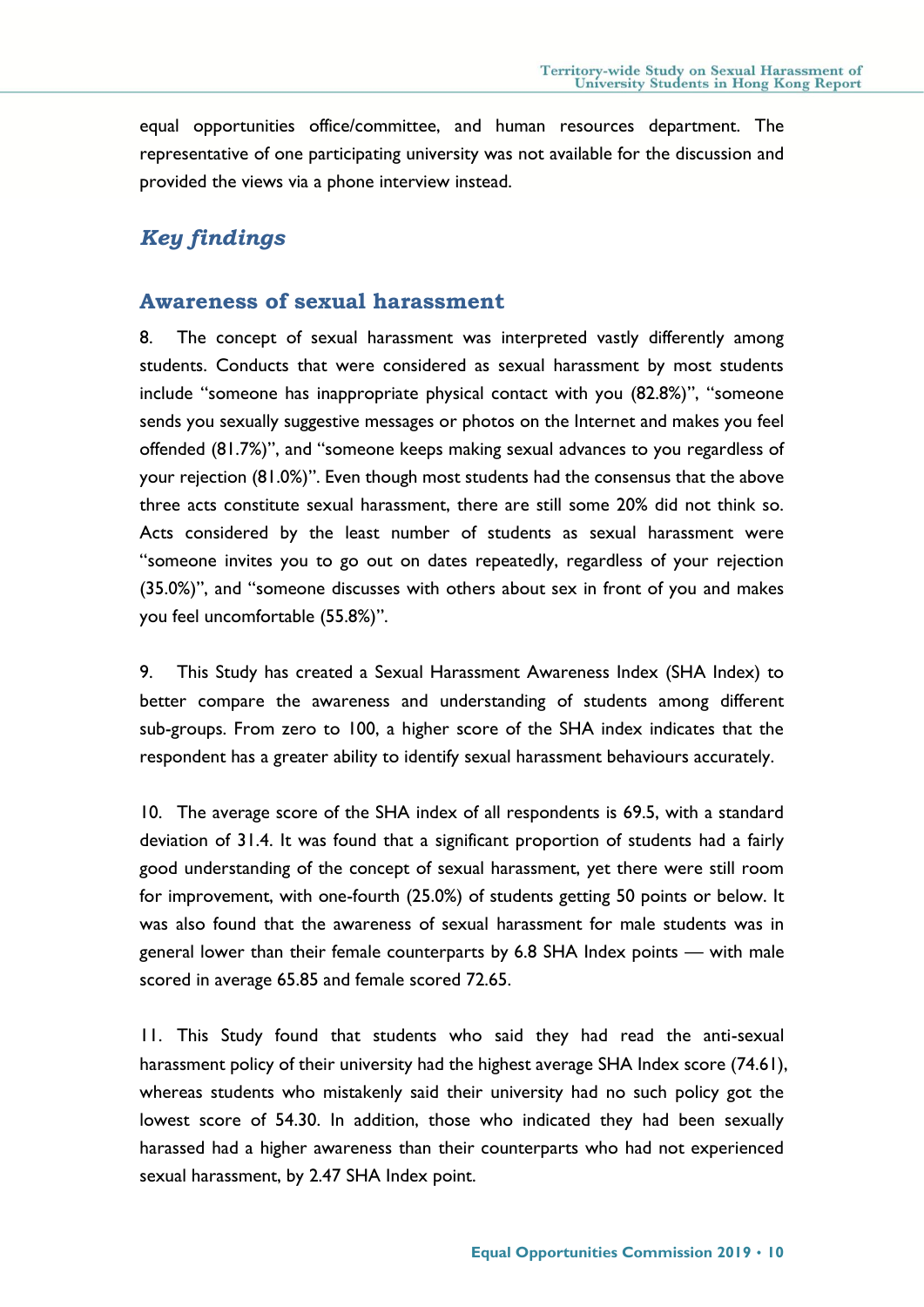# **Break Equal Opportunities Commission 2019**

# **Prevalence of overall sexual harassment**

12. Near one-fourth of students (23.0%, 3,329) participated in the questionnaire survey indicated they were sexually harassed on at least one occasion, within 12 months before the survey was conducted. If the data is disaggregated by sex, as much as 27.0% (2,083) of female students and 18.4% (1,234) of male students were sexually harassed. These figures include students who said they were sexually harassed on campus, off campus by fellow students or staff, or online by anyone.

#### **Sexual harassment on campus**

13. This Study found 15.6% of students (2,259) were sexually harassed on campus. Most of them (48.6%) said they encountered sexual harassment once in the 12 months before the survey were conducted. Yet, a sizeable 43.5% of them reported that they had encountered sexual harassment for two to five times. Alarmingly, 3.4% (77) of students who were sexually harassed on campus said they had encountered sexual harassment for more than 10 times, in the 12 months before the survey.

14. Sexual jokes or comments were the most common form of sexual harassment. Among those who said they were sexually harassed on campus, 38.0% of them said someone had made sexually suggestive comments or jokes to others in front of them, while 34.7% said those comments or jokes were made directly to them.

15. The third most common form of campus sexual harassment was inappropriate physical contact (20.2%). Also, 15.2% of those who suffered from sexual harassment on campus responded that they had someone played sexually suggestive games in front of them during student activities, while 11.8% said someone had requested them to participate in those games and made them feel uncomfortable.

16. A small but alarming 5.1% said someone had kept making sexual advances to them regardless of their rejection, whereas 2.8% said someone had offered good academic results, money or other benefits in exchange for sexual favours.

17. Some groups of students may experience sexual harassment more likely than others, if they are female or non-binary, persons of LGBTI (Lesbian, Gay, Bisexual, Transgender, or Intersex), persons with disabilities, or non-local students. Female students had a higher chance of experiencing sexual harassment on campus than male students by 4.5 percentage points; students who are LGBTI people were 1.7 times more likely to be sexually harassed on campus than their counterparts; students with disabilities were twice as likely as students without disabilities to have been sexually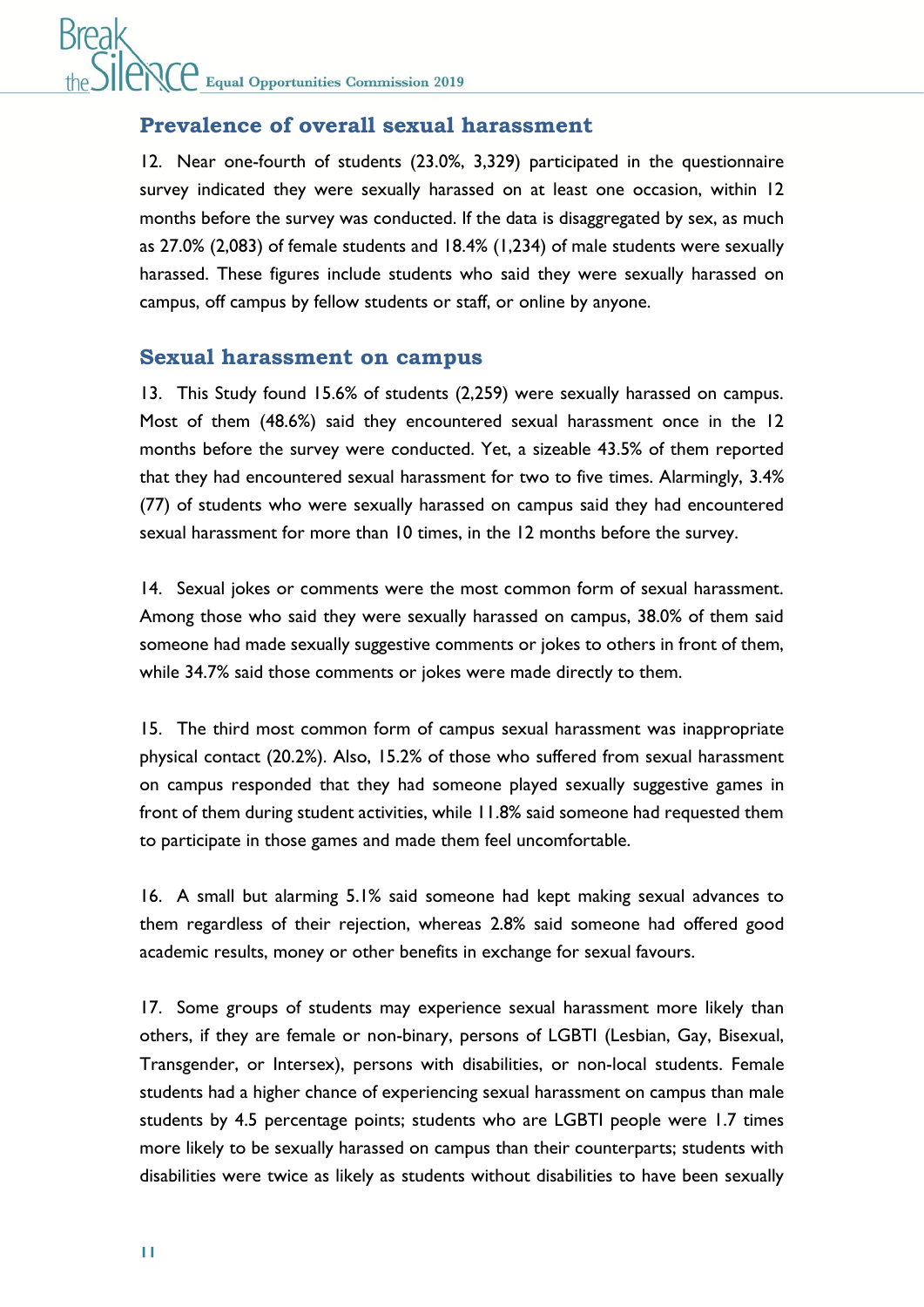harassed; and students from the Mainland China and overseas countries were 2.9 and 2.2 percentage points more likely to have experienced sexual harassment on campus than local students, respectively. All of the differences were tested to be statistically significant (p<0.01).

18. Among students who said they were sexually harassed on campus, most indicated that the gender of their perpetrators were male (80.7%) and classmates of the victims from the same university (72.7%); 4.4% (98) identified their perpetrators of sexual harassment incidents as tutors, lecturers or professors, while 4.4% (98) identified the perpetrators as non-academic staff of university.

19. Most students who were sexually harassed responded that they encountered sexual harassment incidents in common areas or lounges at university (44.9%), followed by teaching venues (26.9%), university accommodation (20.1%), and libraries or study rooms (10.5%).

# **In-depth interview: Students' experience of sexual harassment on campus**

20. Similar to our quantitative findings, lots of students shared at the in-depth interviews that they had experienced verbal sexual harassment. In many of those cases, the perpetrators believed they were just making funny jokes or comments, while the victims felt embarrassed or offended. Some of these verbal sexual harassments amounted to unwelcome sexual advance, or unwelcome request for sexual favours. Some sexual remarks even came from professors or instructors.

21. Among all the in-depth interviews conducted, some of the most serious incidents involved sexual assault or even attempted rape. In many of those cases, alcohol was often involved and some interviewees believed that alcohol consumption was one of the contributing factors to sexual harassment and sexual assault.

22. For inappropriate physical contact, similar to verbal sexual harassment, most of the interviewees said the perpetrators were their fellow students. Some of these inappropriate contacts were immediately followed by explicit sexual advance. Many of those sexual harassment incidents occurred at university residential halls or college accommodation, where students spend a substantial amount of time with their fellow schoolmates every day.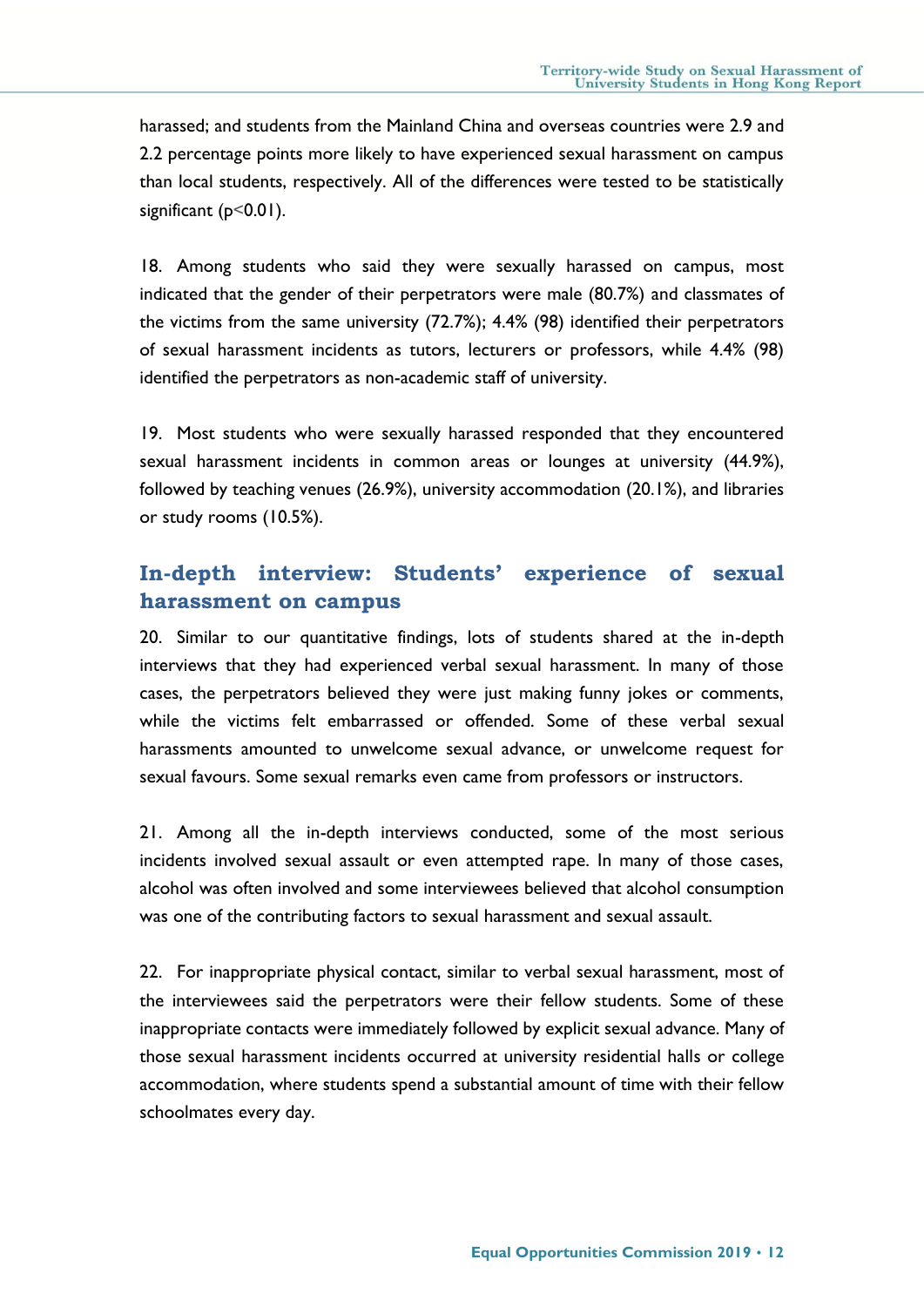23. Multiple students also told us in the in-depth interview that there was a culture of sexual harassment at orientation camps, which involved sexually suggestive games and abusive languages most of the time. In many occasions, victims of sexual harassment were pressurised to participate in these sexually suggestive games, or they were under strong peer-pressure which made them nod along the acts of sexual harassment.

## **Sexual harassment off campus**

24. This Study found 3.8% (545) of students were sexually harassed by university students or staff off campus, in the 12 months before responding the survey. Although a majority of those activities were of private nature, 11.9% of them indicated that the sexual harassment incidents took place at activities organised by the university and 14.7% said those incidents occurred at student bodies' activities.

# **Online sexual harassment**

25. Also, this Study found 11.5% (1,662) of students were sexually harassed online. Among them, 61.5% said they had received offensive sexually suggestive messages on the Internet. As many as 71.5% (1,188) and 39.4% (654) students who were sexually harassed online said they encountered sexual harassment online on social media and online forum or chat room, respectively.

# **Underlying causes contributing to sexual harassment at university**

26. Through the in-depth interviews with students who have experienced sexual harassment, the underlying factors and causes contributing to sexual harassment at university were identified as follows:

- **Misunderstanding or trivialising sexual harassment**: The concept of sexual harassment was generally misunderstood or trivialised by university students. For instance, many students perceived conducts that constituted sexual harassment as acts of romantic pursuit, or considered them as "not a big deal".
- **Misinterpretation of consent:** The concept of sexual consent was misunderstood by perpetrators. As shared by multiple interviewees, they found that sometimes the perpetrators, mostly men, believed that "no means yes" in the context of sex.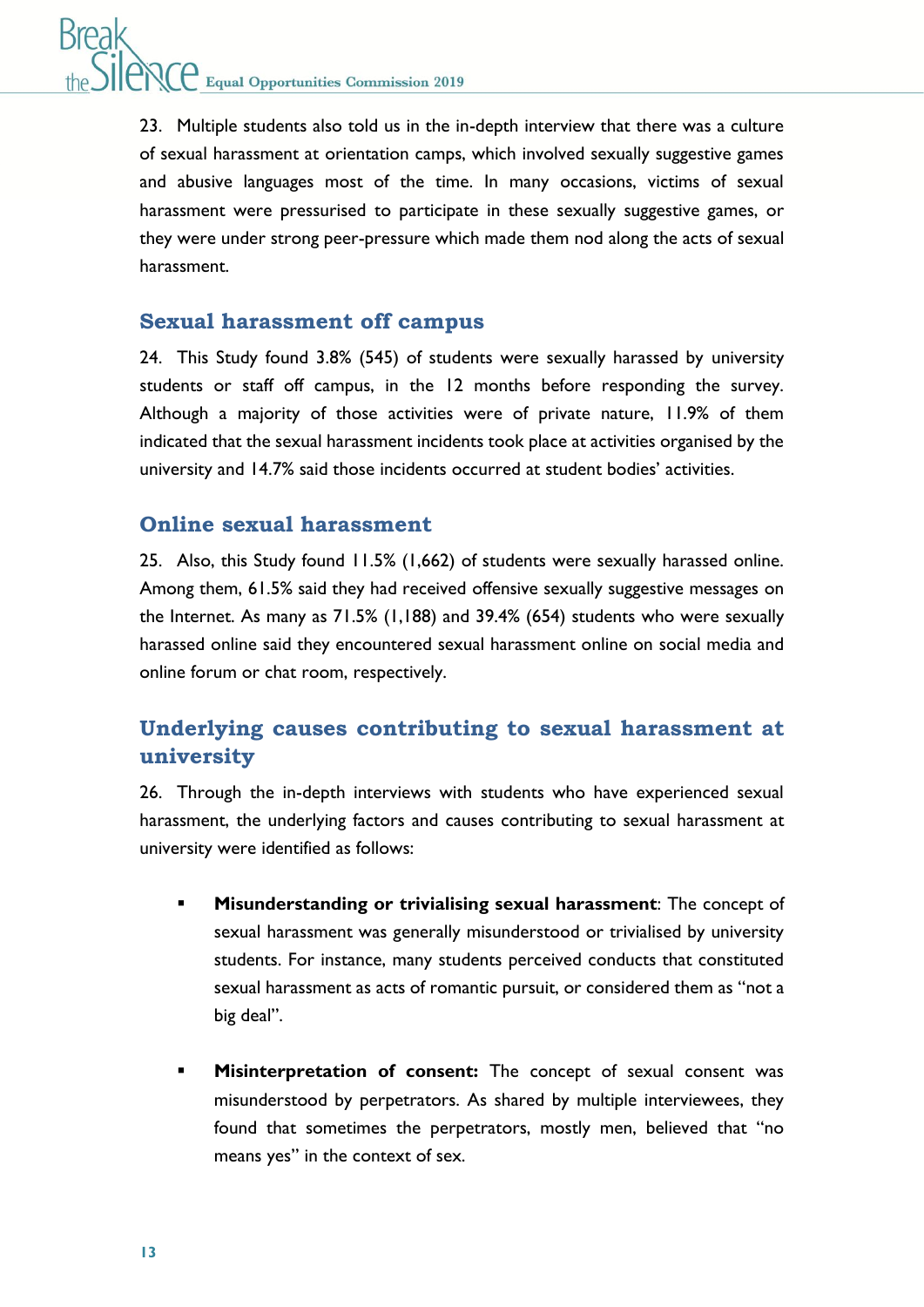- **Distorted perception towards women and sexual minorities:** There is a culture of objectifying or disrespecting women among university students, and a disrespectful or even discriminatory attitude was even more prevalent towards the LGBTI community.
- **Misunderstanding masculinity:** Some students held the view that men should engage in conducts of sexual harassment to showcase their "manliness and masculinity", while some others wrongly believed that men would not be the victim of sexual harassment, due to traditional gender norms and gender stereotypes.
- **Culture of victim-blaming:** There is an attitude of "blaming the victim" for being sexually harassed or assaulted at university. For example, some interviewees said women would be blamed for dressing in a "revealing style", or behaving wrongly and misleading the perpetrator.
- **University "culture" and peer-pressure:** The influences of peers, as well as university culture and tradition, were widely viewed as one of the key contributing factors to sexual harassment at university. This kind of culture was most commonly found at orientation camps or other student activities. Many of those games and activities of sexual nature were passed down through generations in the name of "tradition".
- **Silence of bystanders:** Many bystanders were unwilling to speak up or intervene when they witnessed sexual harassment at orientation camps or other situations. This phenomenon further exacerbated the prevalence and culture of sexual harassment at university.
- **Abuse of power**: In the case of being sexually harassed by people in positions of power, such as professors, lecturers or seniors in residential halls, the victims would feel vulnerable or even powerless to act against the perpetrators. Due to the fear of retaliation by perpetrators, some students choose not to report the sexual harassment incidents. These all may exacerbate the problem of sexual harassment at university.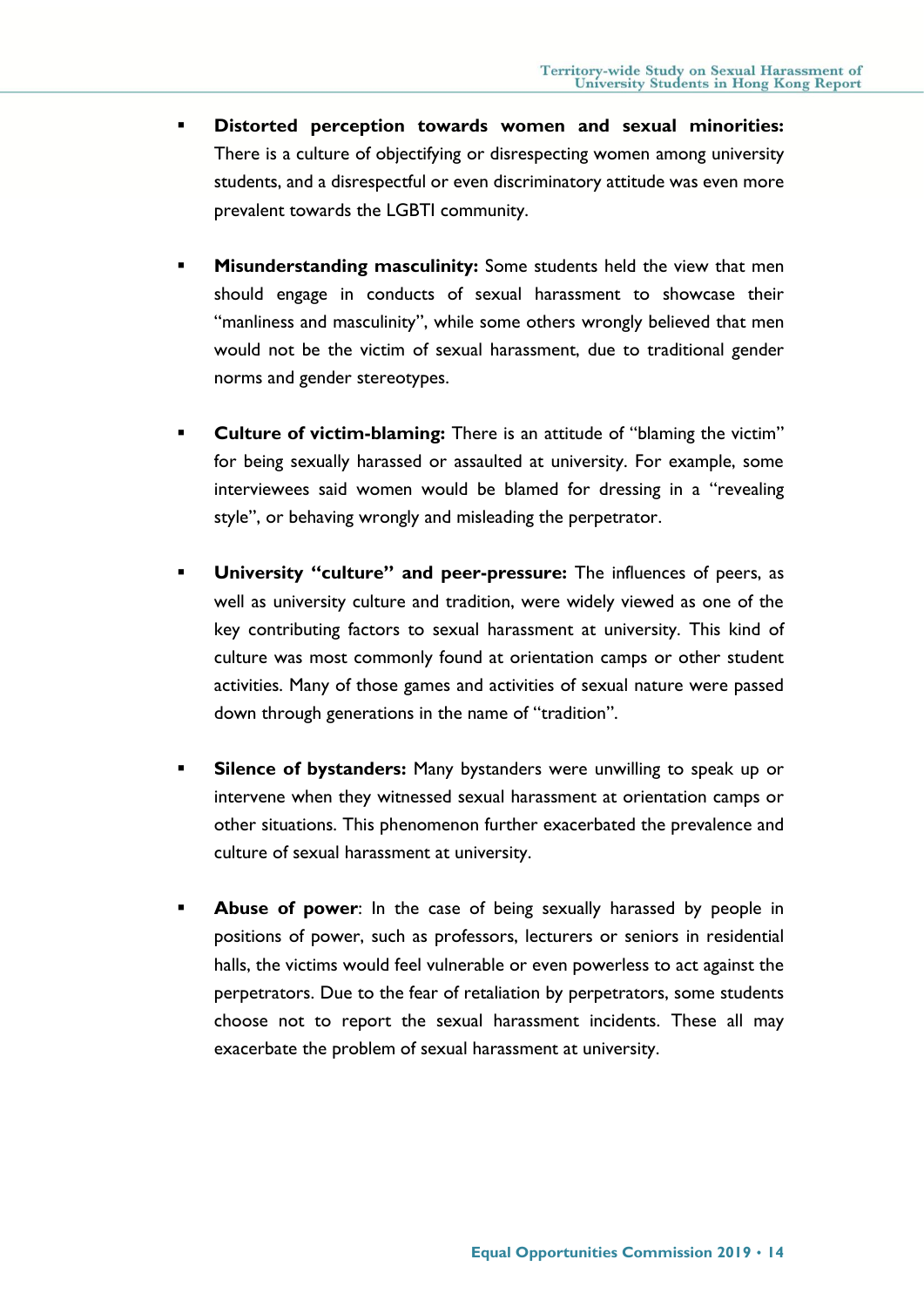**Sexuality education:** The insufficient or lack of sexuality education was viewed by many interviewees to be the root cause of sexual harassment at university. Without proper sexuality education, students may not have a positive attitude towards relationship and sexual norm.

## **Impact of sexual harassment**

27. This Study found that sexual harassment incidents would cause significant adverse impact on the victims, regarding their mental health, academic studies, and social lives. In our in-depth interviews, a student said the incidents of sexual harassment would make them feel distressed, or even anxious about their personal safety. Another said she moved to another university to continue her doctoral studies, after being sexually harassed by her academic supervisor. Many more shared that their social lives were affected by the experience of sexual harassment, as they went to great lengths to avoid encountering perpetrators at university after the incidents.

# **Reporting and actions following sexual harassment**

28. Underreporting remains a central issue for sexual harassment of university students. Among all students who were sexually harassed on campus, off campus by university-related people, or online, only 2.5% (84) of them said they had lodged complaints with their university. Another 1.0% and 1.9% of students said they had lodged complaints with the EOC and reported to the police respectively.

29. Instead of lodging complaints, most of the students who were sexually harassed (75.0%) had adopted a passive approach to the incidents, which were to avoid contact with the harasser(s) (45.0%), or to not take any actions at all (30.0%).

30. The positive actions that most students had taken included blocking the harasser(s) online (23.0%), asking the harasser to stop the sexual harassment act (22.3%), or asking social networking sites to remove the harassing content (9.5%). Only a few students (2.2%) sought professional support services after experiencing the sexual harassment incidents, such as talking to academic staff or counsellors at their university.

<sup>&</sup>lt;sup>1</sup> The EOC believes that the term "sex education" should be renamed as "sexuality education" or "sexuality and relationship education", in order to emphasize the gender and relationships elements of the subject and its comprehensive nature. Except for directly quoting interviewees, the term "sexuality education" will be used in this whole report.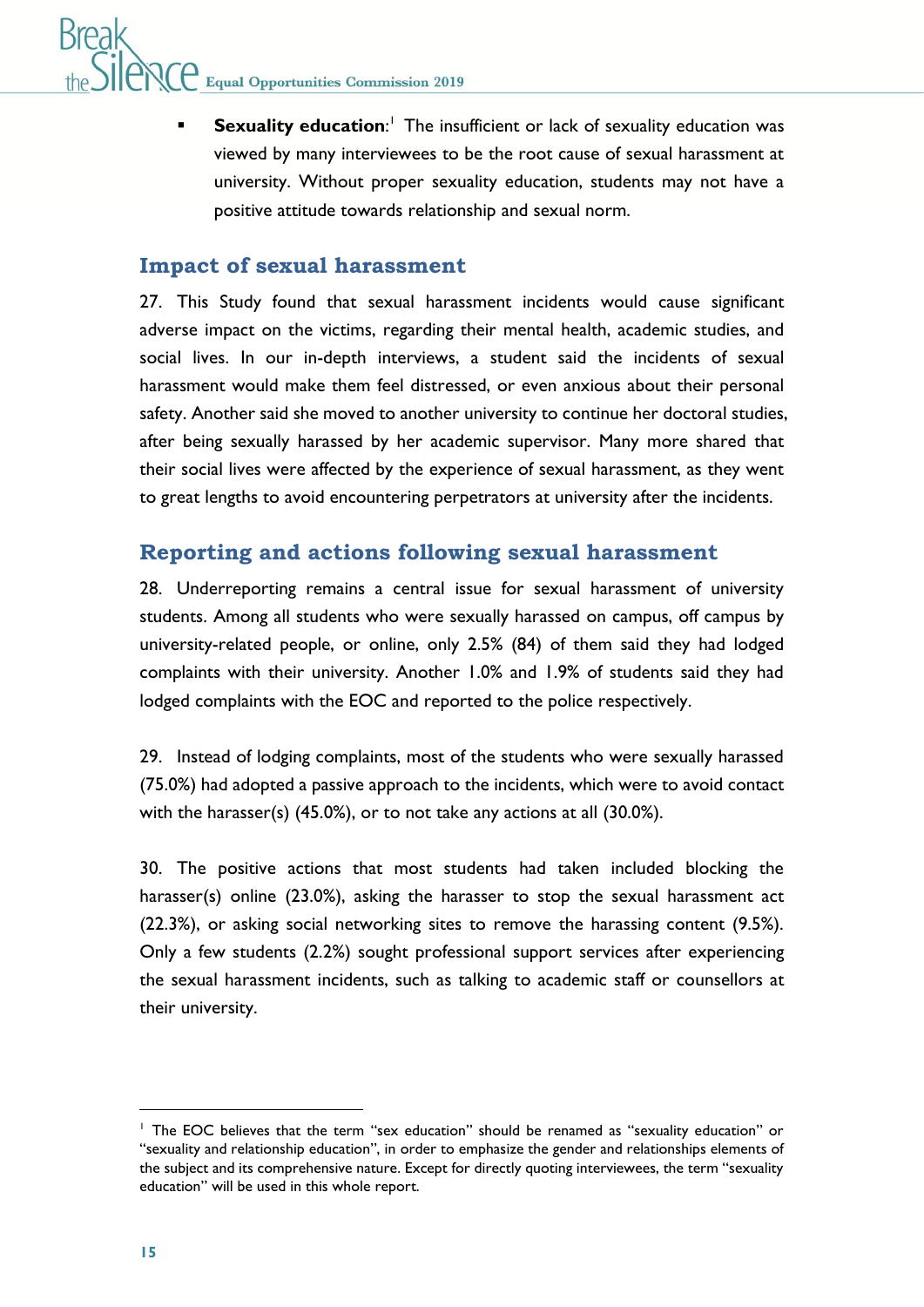31. The reasons behind students not reporting sexual harassment incidents to the university are complex and manifold. Among students who had not reported the sexual harassment incidents to the university, 58.9% of them said they did not consider the incident to be serious. Following that, 36.2% said they had resolved the matter on their own. These figures indicated that there may be a danger of victims of sexual harassment downplaying or trivialising the incidents they experienced.

32. As many as 20.7% of students among who decided not to report the sexual harassment incidents said they were not sure whether the incidents they encountered constitute sexual harassment. One in ten (10.6%) said because they did not want to jeopardise the relationship with the harasser(s) (10.6%), whilst 7.2% said were due to in fear of retaliation by the harasser(s).

33. About 11% of students who did not report their sexual harassment incident to their university because they worried about ineffective complaint mechanism or protracted process (11.2%) and 8.7% did not even know the channels for lodging complaints in university. The above findings were echoed by the qualitative interviews in this Study.

#### **Universities' efforts to prevent sexual harassment**

34. This Study also reviews the measures taken by the participating universities to prevent and eliminate sexual harassment. While many universities have spent a lot of efforts on countering sexual harassment, the students did not think in the same way. Below are some of the key issues identified that hinder the anti-sexual harassment efforts:

- **Students were unaware of universities' anti-sexual harassment policy**: All participating universities have developed their own anti-sexual harassment policies which are available on university websites. However, this Study found more than half of the students (58.6%) were not aware of the anti-sexual harassment policy of their university. Among those who were aware of it, a majority (62.1%) admitted that they had never read the policy at all. Similarly, in the in-depth interviews, many interviewees did not know their university has an anti-sexual harassment policy and were unsure which department they should go if they want to report sexual harassment.
- **Universities' promotional efforts received lukewarm response**: While a majority of students rated the work done by the university as "Fair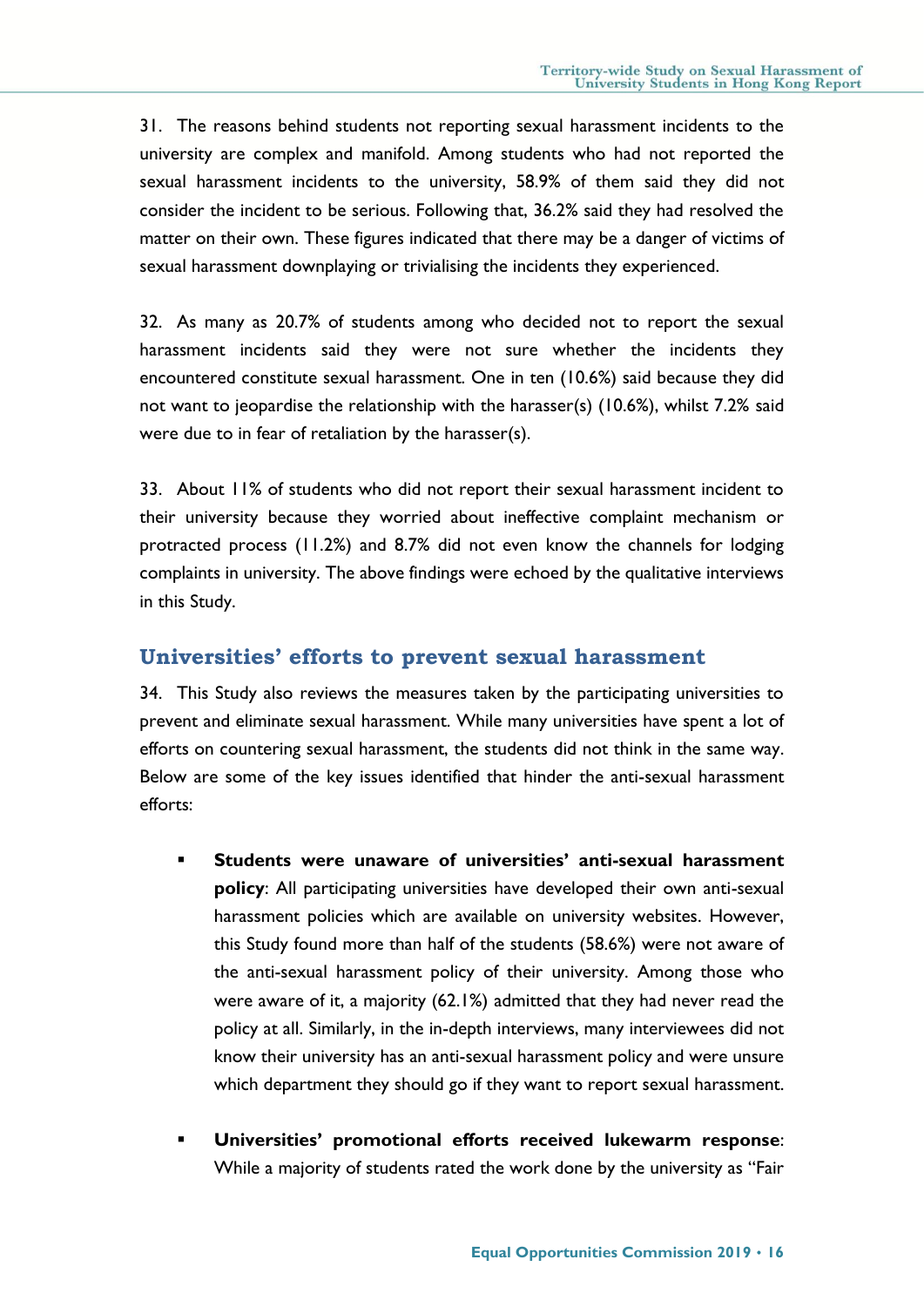(52.5%)", 26.9% considered the work of their university "Insufficient" or "Very Insufficient", as compared to 20.7% of students who rated "Sufficient" or "Very Sufficient". Students were of the view that some of the training and activities were not appealing to students which resulted in lukewarm responses and they emphasised the importance of using the appropriate media for the message of anti-sexual harassment.

- **Training for students and staff are insufficient**: The training arrangement of most universities is far from ideal. Not a single participating university requires students to attend at least one training session on sexual harassment prevention during their university study. Both university representatives and student interviewees believed that compulsory training would not be welcomed by students, while knowing that few would enrol in voluntary training. Also, only two out of nine universities said they have some compulsory training requirement for staff.
- **Complaint and reporting mechanism**: All nine universities have established a centralised complaint mechanism for sexual harassment. Yet, two universities responded that their personnel for handling complaints had not received any formal training on the matter of sexual harassment. Some university representatives shared that the division of labour among departments on handling complaints were not entirely clear.
- **Sexuality education:** Most representatives shared the view that sexuality education in Hong Kong is far from sufficient and university students do not understand the concept of sexual harassment and sexual consent.

## *Conclusions*

35. Below are some key issues identified which requires substantial changes and improvement, in order to create a safe and harassment free environment for all university students in Hong Kong:

**a. High prevalence of campus sexual harassment:** This Study found that near one-fourth of students (23.0%, 3,329) were sexually harassed within 12 months before the survey. Analysed by the setting of sexual harassment incidents, 15.6% of students (2,259) reported that they were sexually harassed on campus; 11.5% (1,662) said they were sexually harassed online; while 3.8% (545) said they were sexually harassed by university students or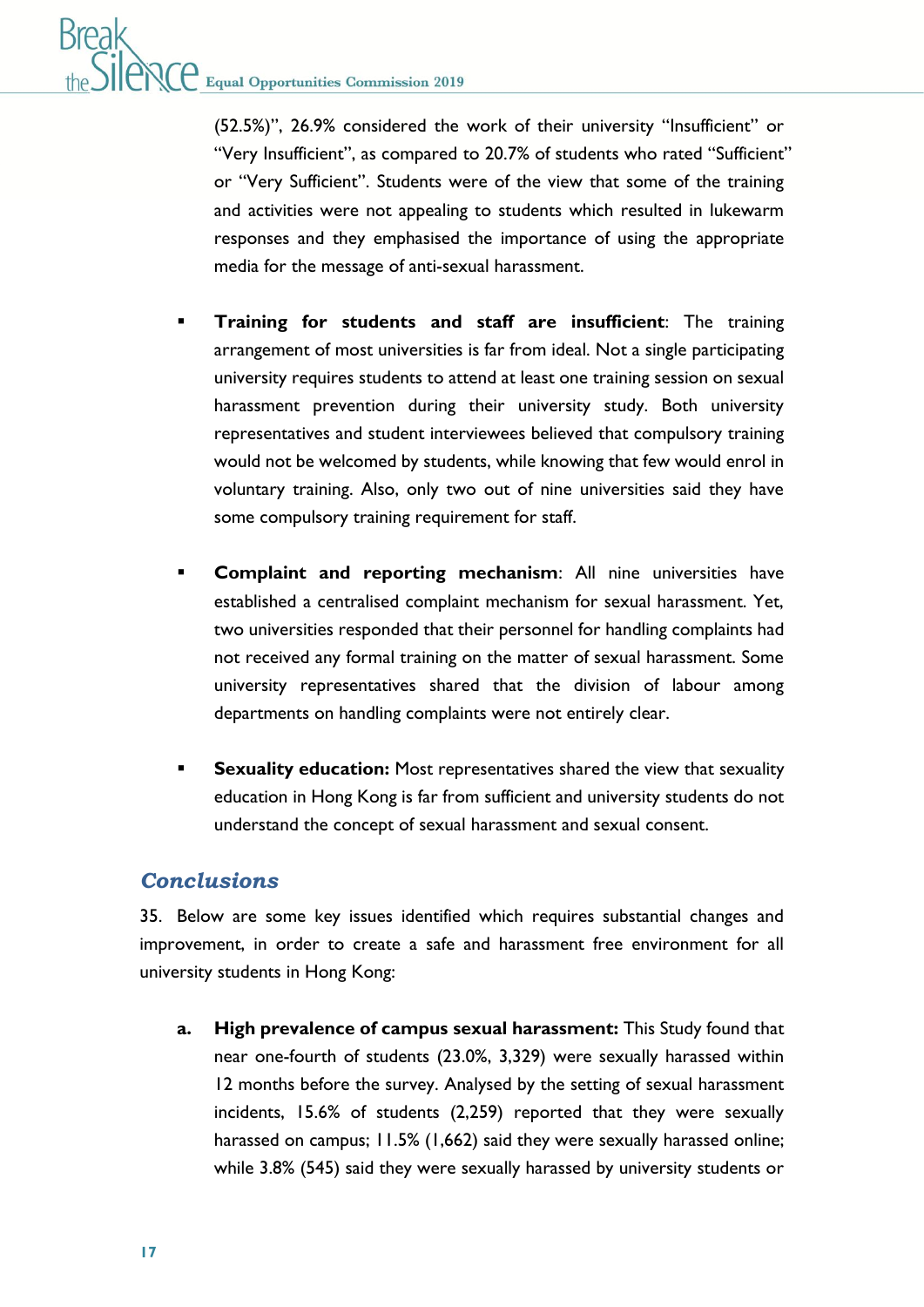staff off campus. Structural and systematic changes are needed to address such a high prevalence of sexual harassment at university.

- **b. Female students and minorities are more prone to sexual harassment:** As much as 27.0% (2,083) of female students were sexually harassed, that is nine percentage points higher than male students. Students who were non-binary, persons of LGBTI, or persons with disabilities were also more likely to have been sexually harassed.
- **c. It is not uncommon for male students to be sexually harassed:** Up to 18.4% (1,234) of male students were sexually harassed, a percentage that is higher than what people would have expected. A couple of male students in the in-depth interviews also shared the experience of being sexually harassed, such as being touched inappropriately or having someone made sexually suggestive jokes to them.
- **d. Underreporting of sexual harassment at university:** This Study found that only 2.5% of students who were sexual harassed said they had lodged a complaint with the university. While the causes behind are complex, reasons such as "unaware of the complaint channels" or "in fear of retaliation by perpetrators" are cited by students that could be and should be duly addressed by university.
- **e. The lack of an overall picture of campus sexual harassment makes it difficult for universities to form a holistic action plan:** The number of complaints received by each university is so small that the universities are not able to form an overall picture of the seriousness and nature of sexual harassment on their campus simply by relying on the complaint figures. Without the overall picture, it is not possible for individual universities to know the priorities and find the right response to the problems, let alone mapping out a holistic strategic action plan to eliminate sexual harassment step by step. It is also difficult for the individual universities to keep track of the awareness and prevalence of sexual harassment on their campus over the years, and evaluate the effectiveness of their policy and measures from time to time.
- **f. Reported cases involving abuse of power are concerning:** While a small proportion, but not negligible numbers, of perpetrators of sexual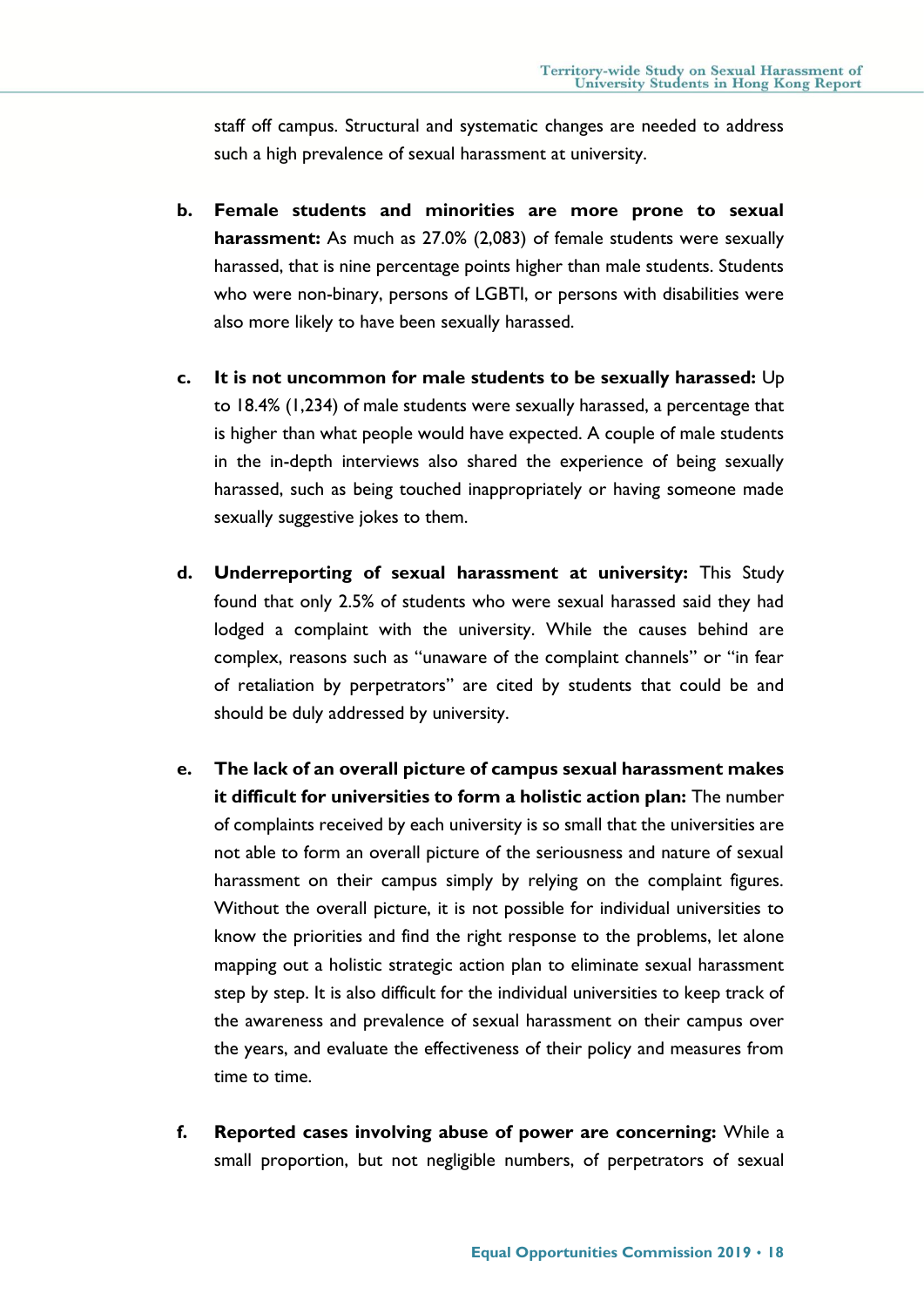harassment were reported to be university staff members, including teaching staff who are supposed to be the protectors rather than perpetrators of the young students. Some of the interviewees had shared experience of staff, student leaders or internship supervisors abusing their position of power to sexually harass students. This phenomenon is concerning as victims of sexual harassment would fall vulnerable to act against or report them.

- **g. Social media platforms are the hotbeds for sexual harassment:**  Among the 1,662 students who were sexually harassed online, 71.5% and 39.4% said they encountered sexual harassment on social media and online forums or chat rooms respectively.
- **h. Student's awareness of sexual harassment has clear room for improvement:** One-fourth of students were getting 50 points or below (in a scale of 0-100) for the SHA Index created by the research team. This Study also found that students' lack of awareness of sexual harassment is one of the underlying causes leading to sexual harassment behaviour on campus. It is also a common reason cited by students for not reporting sexual harassment incident.
- **i. Some students held distorted perception towards sex, gender and relationship:** In the in-depth interviews of this Study, many shared that perpetrators of sexual harassment often held views that disrespecting or objectifying women. Some students organised and played games of a sexual nature, in the name of "tradition", during student activities, while some others misinterpreted masculinity and believed that men should engage in conducts of sexual harassment to showcase their "manliness". Such distorted perception indicated that there is a lack of proper sexuality and relationship education.
- **j. The reluctance of bystanders to intervene in sexual harassment should be addressed:** Although this Study did not focus on collecting quantitative evidence regarding bystanders' behaviours in the event of sexual harassment, a number of students shared in our in-depth interviews that bystanders were generally unwilling to speak up or intervene when they witnessed sexual harassment at university. Many of them believed it is none of their business. Without engaging the majority of student population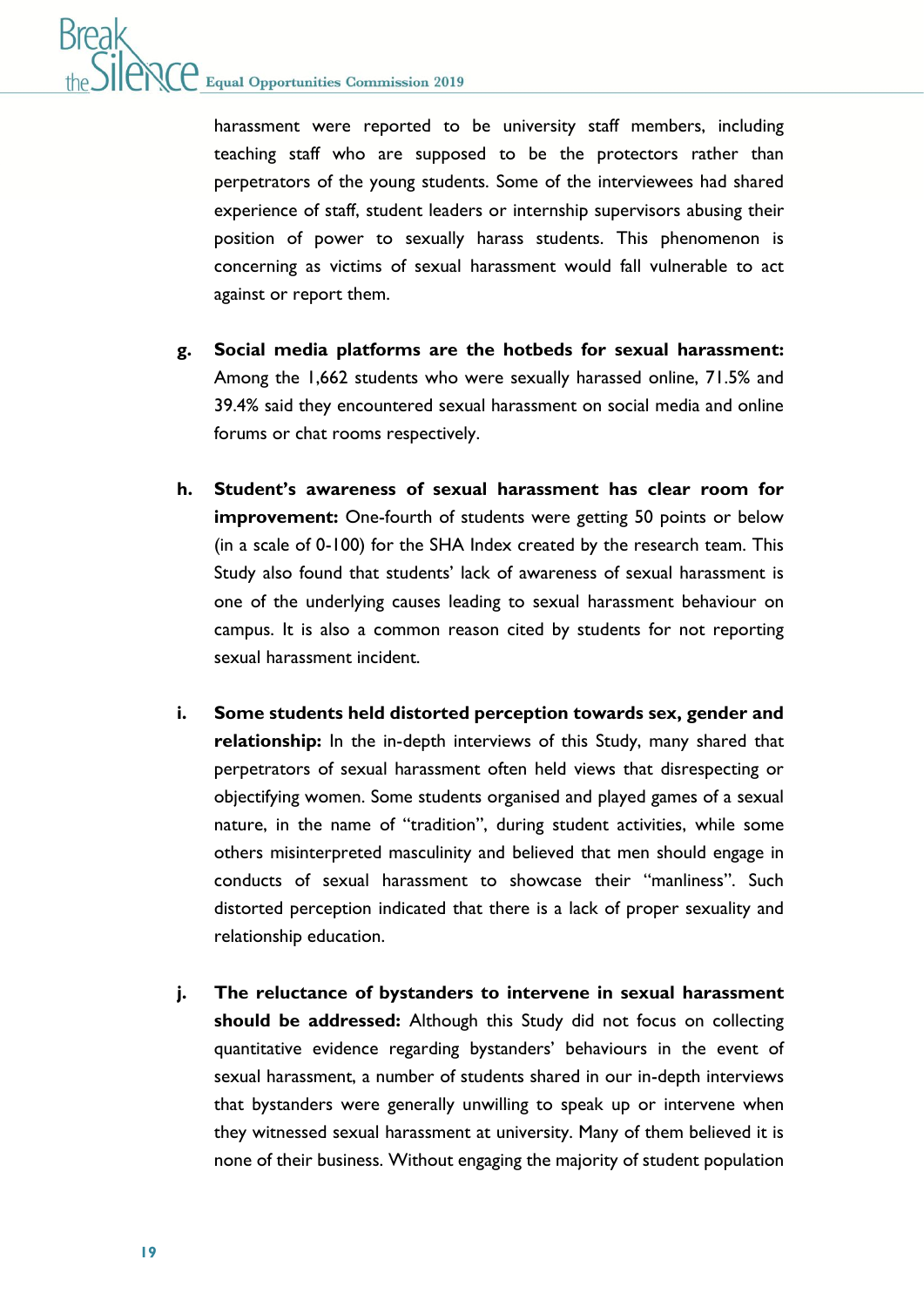to take ownership on the issue, this could be a major obstacle to eliminating sexual harassment as intervention of bystanders has proven to be an effective way to stop sexual harassment behaviours.

- **k. Traditional promotional and training efforts of universities are not working effectively on students:** Despite all the current efforts spent by the universities, more than half of the students (58.6%) were not aware of the anti-sexual harassment policy of their university. Also, more than one-fourth of students (26.9%) said their university's efforts on promoting anti-sexual harassment was "Insufficient" or "Very Insufficient". While students believed that their universities should do more to promote university policy on this area and teach students what sexual harassment and consent are, many shared in the in-depth interviews that the traditional training and promotion do not fit in the learning and social habits of the young generation who are more attached to the online world.
- **l. University's top level commitment and staff support on anti-sexual harassment have to be enhanced**: Since most of the participating universities do not require staff to attend compulsory anti-sexual harassment training, it is difficult for university to get staff attending those training even if provided, in particular senior management staff who always have a busy schedule. Without some firm and visible support from the senior management of university on the matter of anti-sexual harassment — which is the case of some universities as found in our focus group discussion — the message of zero-tolerance to sexual harassment is hard to be conveyed to both staff and students. Also, some universities did not have sufficient resources for promoting anti-sexual harassment, and the staff's participation on those events (e.g. training) are also yet to be seen.

#### *Recommendations*

36. This Study indicated that the problem of sexual harassment of university students in Hong Kong is too big to be ignored. The seriousness of the issue is also alarming. The personal accounts of sexual harassment disclosed by students illustrated that some of the root causes of the current problem can be traced well before the youngsters start their university study. Some formed a distorted view about women, manhood and relationship as a teenager, which resulted in sexual harassment when they have become a young adult.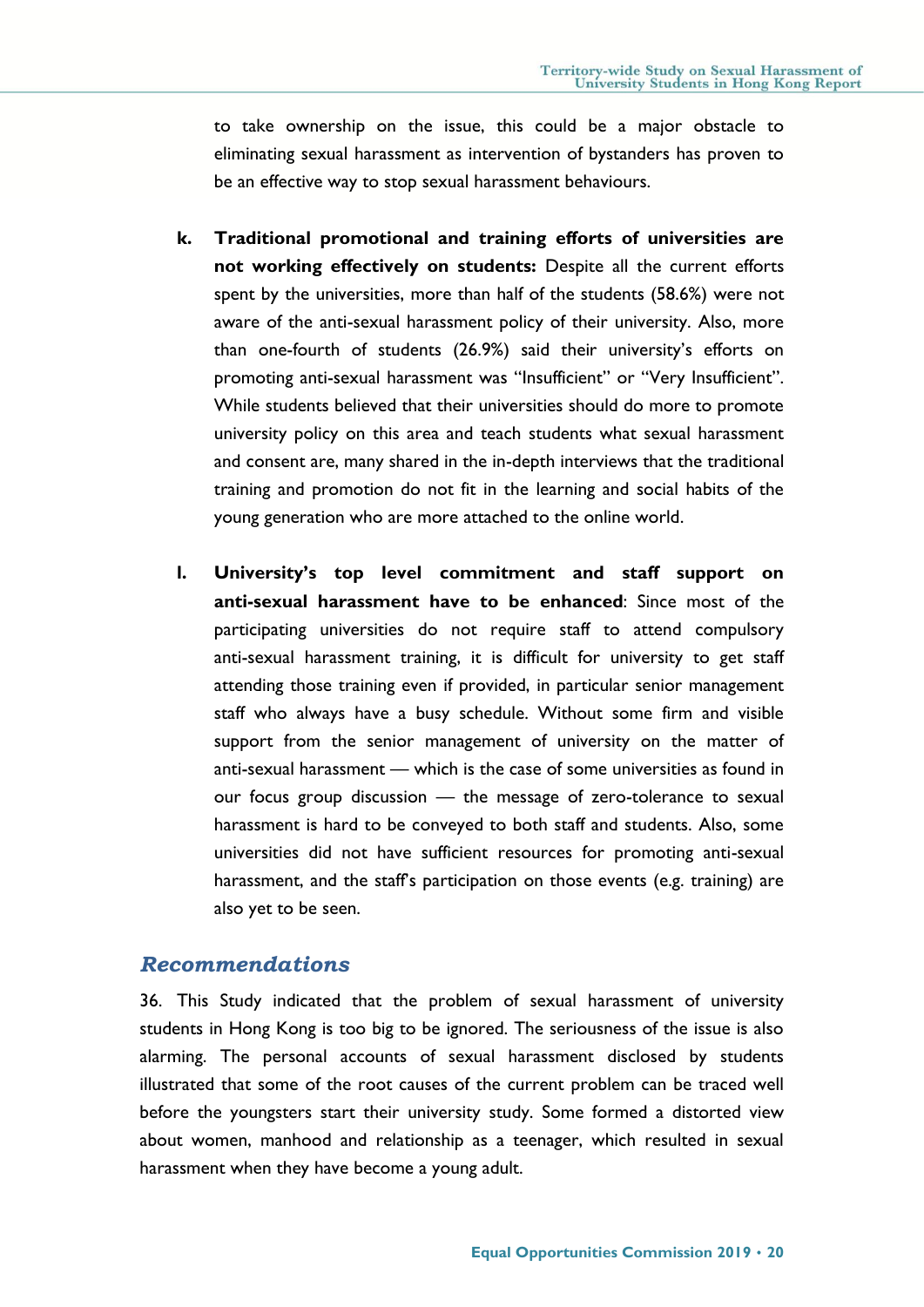37. Therefore, campus sexual harassment cannot be tackled by the universities alone. It is a social problem that requires solutions both on and off the university campus. Urgent and systemic actions and responses are needed from multiple stakeholders including the Government, primary and secondary schools, management of universities and residential colleges, student leaders and all other students — to combat the problem.

38. A timely response is most needed. Otherwise, sexual harassment will not only continue to exist on university campus, it may even exacerbate and spread to the workplace after students are graduated. This report provides recommendations in four directions:

- **University's commitment and governance;**
- **Victim-centric reporting mechanism in responding to sexual harassment;**
- **Awareness-raising training for attitude changing; and**
- **Comprehensive sexuality education.**

39. The 17 recommendations made below are based on the findings of this Study, expertise of the EOC, and some best practices adopted by overseas universities:

- *Recommendation 1: Universities should consider appointing a top-level managerial staff member, at least at the level of Pro-Vice-Chancellor/Vice-President, to oversee matters related to anti-sexual harassment, gender equality and sexuality education.*
- *Recommendation 2: It is recommended that each department and residential hall/college of universities should assign a "Gender Focal Point (GFP)", who serves as the link between the university management and the department/hall/college, to make sure the university's policy on gender equality and anti-sexual harassment can be properly implemented at all levels. The GFP also serves as the resource person to provide advice for their colleagues in the same unit on how to handle or refer cases of sexual harassment.*
- *Recommendation 3: University may consider introducing an "anonymous online feedback channel" for students and staff to report sexual harassment incident that they experienced or witnessed. The channel is NOT a replacement of*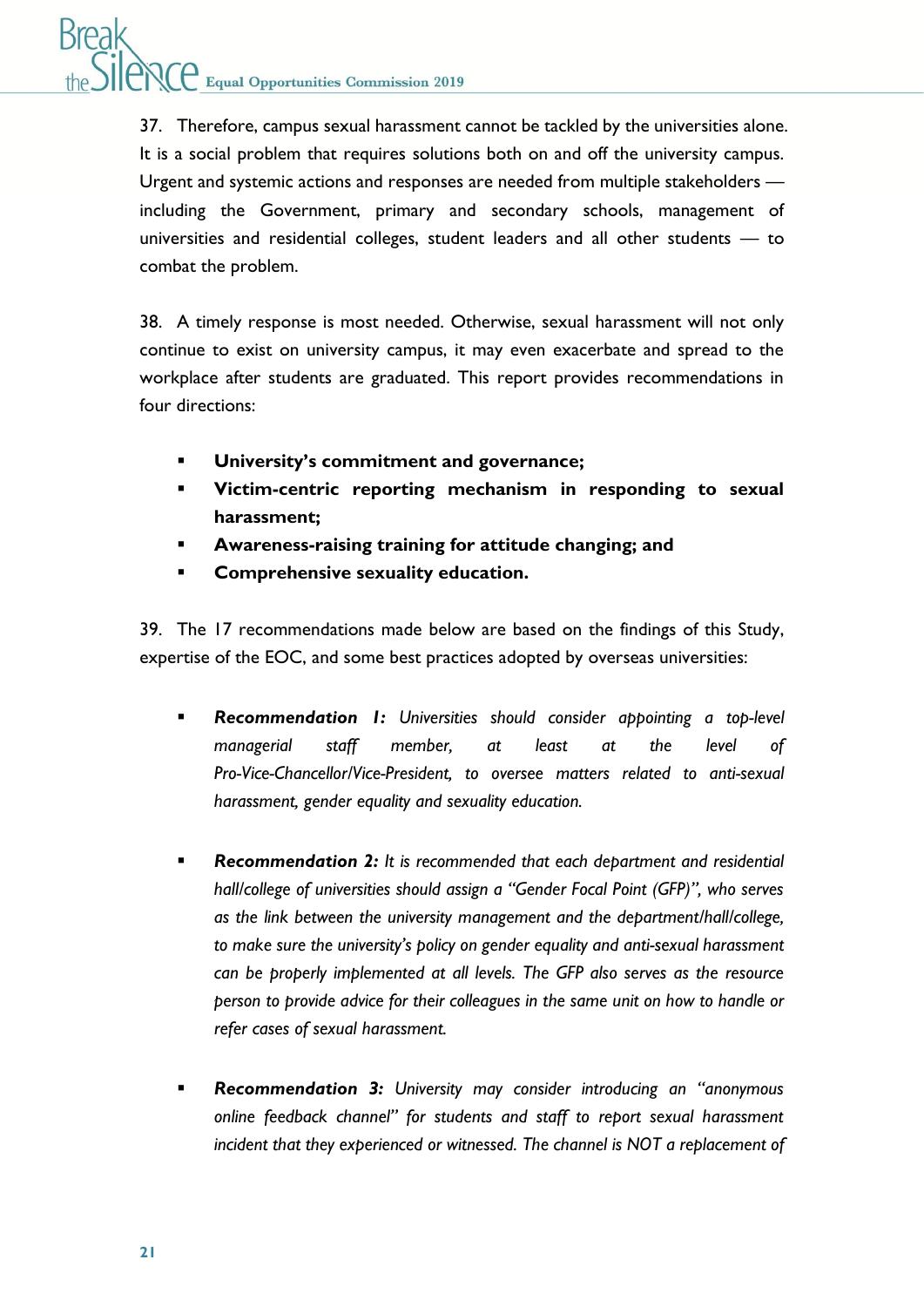*the formal complaint mechanism, but a tool that allows university to collate data and monitor the scope and scale of sexual harassment on campus.*

- *Recommendation 4: It is recommended that each university should conduct a university-wide anonymous survey (similar to the questionnaire of this Study) every three to five years, preferably funded by the UGC or the Government, to track the latest trend and prevalence of sexual harassment systematically.*
- *Recommendation 5: Universities should publish reports every year regarding the effort they made to eliminate sexual harassment and enhance gender equality, so as to enhance transparency and reaffirm all stakeholders that it has taken the matter seriously.*
- *Recommendation 6: Each university should lay out the division of labour among departments explicitly for handling sexual harassment complaints, so that staff members can find the right office to provide assistance to victims once a report is received to save the victim from being referred from one office to another.*
- *Recommendation 7: Confidentiality and protection against victimisation should be clearly specified in the anti-sexual harassment policy and complaint procedures. University may consider making interim administrative arrangement, when appropriate, by arranging a different academic supervisor if he/she is the respondent of the sexual harassment complaint filed by a student.*
- *Recommendation 8: All staff who have frequent encounters with students (e.g. professors, tutors, departmental staff handling students enquiries or welfare) should receive basic training regarding how to deal with situations like witnessing a sexual harassment incident or a victim seeking assistance from them for being sexually harassed.*
- *Recommendation 9: Compulsory training on prevention of sexual harassment should be provided to all new employees (both teaching and non-teaching staff) as part of the induction programme. Refresher training should be offered every three years to existing staff to ensure that they have a basic understanding of sexual harassment and keep them abreast of the latest development in sexual harassment legal provisions and the related university policies and measures.*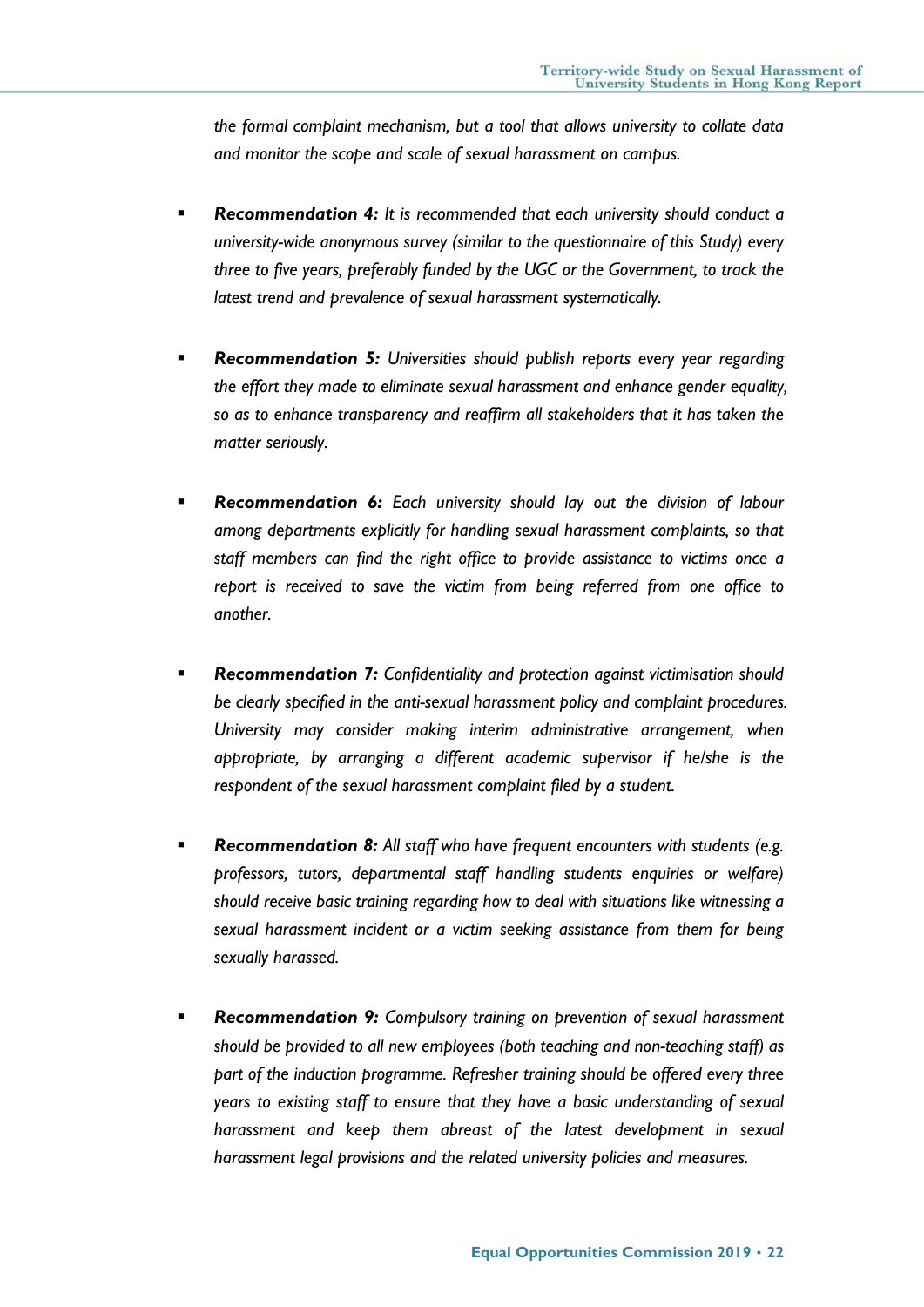- *Recommendation 10: Staff who are responsible for implementing the centralised sexual harassment complaint mechanism, in particular, should receive formal and comprehensive training, including sensitisation training of how to communicate with victims of sexual harassment and assault, training of anti-discrimination law, and how to conduct investigation in accordance with the principle of natural justice. Refresher training should also be provided to them regularly.*
- *Recommendation 11: It is recommended that the centralised university sexual harassment complaint hotline and counselling services should be widely promoted within the campus.*
- **Recommendation 12:** A short compulsory training should be offered to all *incoming students during the orientation programme. The training should focus on three key components, including the definition of sexual harassment and case scenarios illustrating what sexual harassment is, what to do, and where to seek help when students encountered sexual harassment.*
- *Recommendation 13: Universities should specifically develop some in-person and interactive workshops for students to discuss issues related to consent and relationship, as well as the role of bystanders while witnessing a sexual harassment incident. Students who live in residential halls or university accommodations should be required to attend at least one of those workshops.*
- *Recommendation 14: It is recommended that education programmes in relation to responsible drinking should be introduced to all students. Discussions on the relationship between sexual consent and alcohol consumption should be highlighted in these programmes, especially for students living in residential halls or university accommodations.*
- *Recommendation 15: Universities may consider engaging tools that fit in the learning and social habits of the young generation, such as mobile-friendly online training modules, videos and short films, and social media to effectively deliver the message of anti-sexual harassment to university students.*